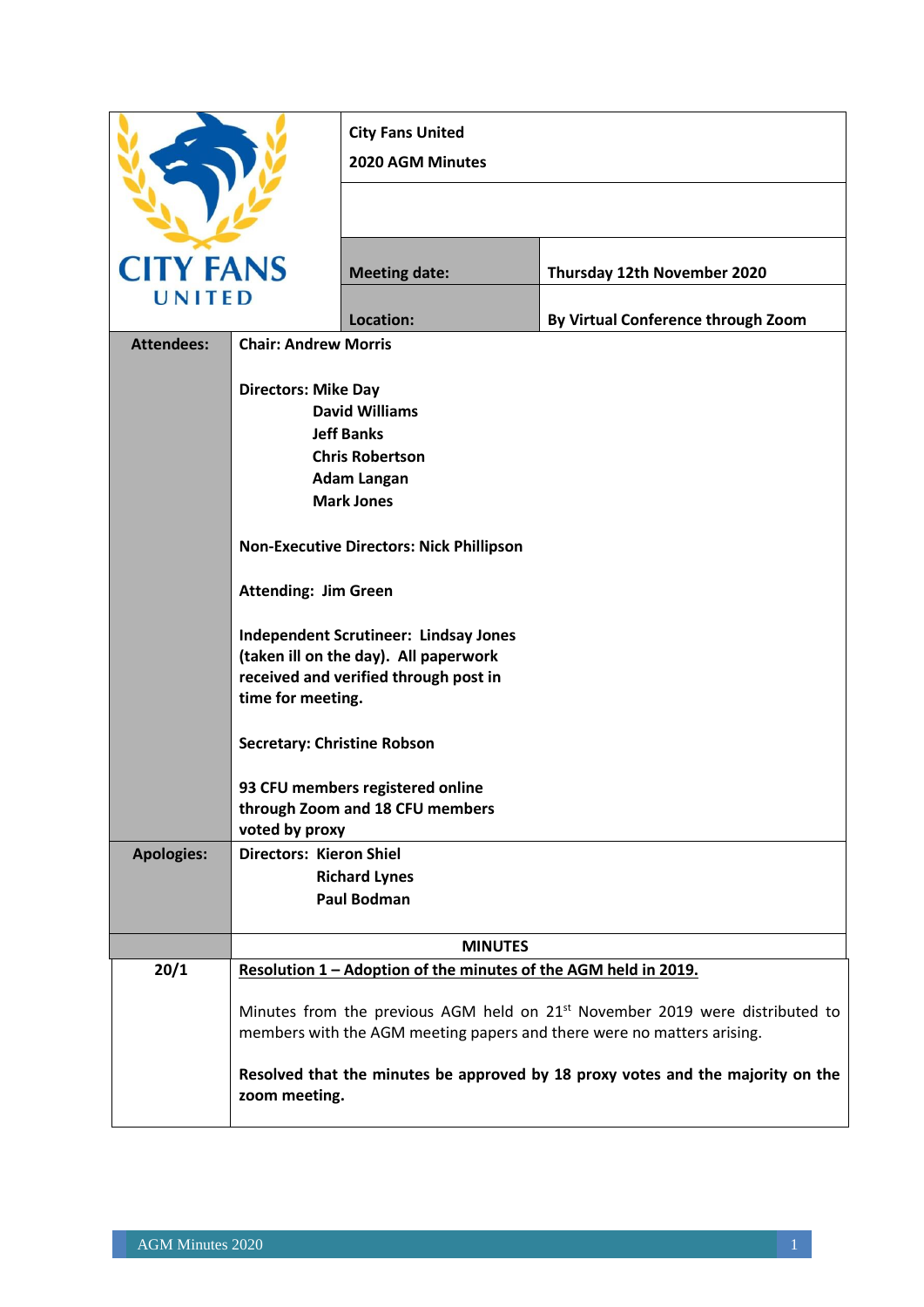| 20/2 | <b>Chair's Report</b>                                                                                                                                                                                                                                                                                                                                                                                                                                                                                                                                                                                                                                                                                                                                                                                                                                                                                                                                                                                                                                                                                                                                                                                        |
|------|--------------------------------------------------------------------------------------------------------------------------------------------------------------------------------------------------------------------------------------------------------------------------------------------------------------------------------------------------------------------------------------------------------------------------------------------------------------------------------------------------------------------------------------------------------------------------------------------------------------------------------------------------------------------------------------------------------------------------------------------------------------------------------------------------------------------------------------------------------------------------------------------------------------------------------------------------------------------------------------------------------------------------------------------------------------------------------------------------------------------------------------------------------------------------------------------------------------|
|      |                                                                                                                                                                                                                                                                                                                                                                                                                                                                                                                                                                                                                                                                                                                                                                                                                                                                                                                                                                                                                                                                                                                                                                                                              |
|      | Before Andrew commenced the Chair's Report, he wanted to start by thanking all of<br>those who had supported the Club in the last 12 months either financially or through<br>their own time. It would not be possible to thank you all individually but a few he<br>particularly wanted to mention.                                                                                                                                                                                                                                                                                                                                                                                                                                                                                                                                                                                                                                                                                                                                                                                                                                                                                                          |
|      | Our main principal sponsors MBNA alongside Swettenham's Chemist who have<br>continued to support the club and Youth Sections this season.<br>Our Supporters Groups such as the Exiles and Senior Blues who have not only<br>$\bullet$<br>provided financial assistance.<br>Our match day and mid-week Volunteers who give up their free time to support<br>٠<br>the Club in a range of roles.<br>Volunteers supporting our COVID response to enable us to play games behind<br>٠<br>closed doors.<br>Our paid employees who have shown commitment to the Club throughout<br>٠<br>uncertain times going above and beyond to fulfil their duties on a part time<br>basis during furlough.<br>The Board of Directors for undertaking weekly zoom calls, with our customary<br>$\bullet$<br>7.30pm-10pm slot every Monday.<br>This year we have had volunteers of a different sort. Our playing and coaching<br>$\bullet$<br>staff who worked without pay, giving up bonuses to participate in the play offs<br>and many continue to do so or on significantly reduced wages.                                                                                                                                    |
|      | Football Activity - For the purposes of the AGM we are reviewing the last 12 calendar<br>months which does not necessarily align well to the footballing calendar with most<br>season starting in August, not October. The commencement of the footballing season<br>is something we are concerned about only at a time when it is safe and secure to do so.<br>As a Club what we have endeavoured to do from a football perspective is to continually<br>improve our performance both on and off the pitch to reach the ultimate of promotion<br>and sporting success.<br>As such it was brilliant that we were able to secure Bern and Jonno to a new contract<br>until the end of 21/22 season. It was also important that we secured early our brighter<br>prospects into new deals. This is a task that has been made more difficult given the<br>impact of COVID on the footballing landscape, the withdrawal of key sponsors and a<br>challenging commercial landscape to attract and retain existing partners. It was<br>because of this we sadly saw the departure of last season's top scorer Akwasi Asante to<br>Gloucester. However, it is with great credit what the Managers have been able to |
|      | achieve signing up nearly most of last season's playing staff alongside some impressive<br>additions such as Declan Weeks.<br>Item 20/2 continued                                                                                                                                                                                                                                                                                                                                                                                                                                                                                                                                                                                                                                                                                                                                                                                                                                                                                                                                                                                                                                                            |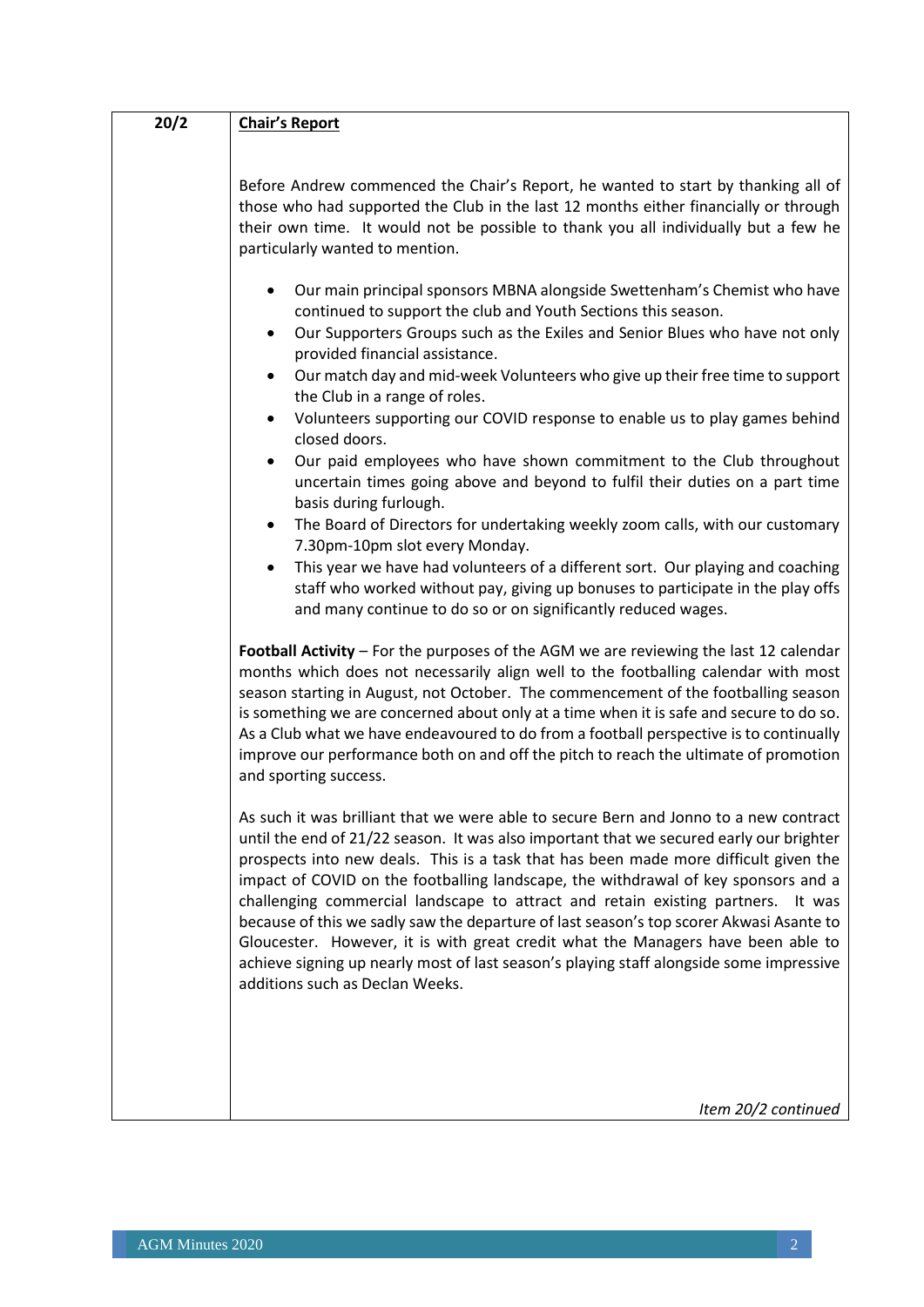| Item 20/2 continued                                                                                                                                                                                                                                                                                                                                                                                                                                                                                                                                                                                                                                                                                                            |
|--------------------------------------------------------------------------------------------------------------------------------------------------------------------------------------------------------------------------------------------------------------------------------------------------------------------------------------------------------------------------------------------------------------------------------------------------------------------------------------------------------------------------------------------------------------------------------------------------------------------------------------------------------------------------------------------------------------------------------|
| The development of younger players, either through our own youth system, or players<br>released from other academy systems, has always been part of our club philosophy. As<br>such it was important that we continued the Hybrid model which was introduced in<br>19/20 season, using the funds raised from Boost the Budget allowing us to train<br>Tuesday, Thursday evenings along with Friday mornings. It is important that the<br>players are given the right footballing education through training with us whilst gaining<br>first team experience; as such, we have Marsh-Hughes, Crilly and Hayes at Runcorn<br>Linnetts, Goodun at Clitheroe, Goodwin at Stalybridge and Ethan Cartwright at City of<br>Liverpool. |
| On the pitch we saw last season conclude with what may be our first very competitive<br>game in July following a narrow play off defeat to Altrincham alongside some very<br>questionable refereeing decisions. This season has seen a difficult start with away trips<br>to Kidderminster, Spennymoor and Gloucester in our opening three away games before<br>a difficult trip to York fell victim to a COVID outbreak in the squad.                                                                                                                                                                                                                                                                                         |
| Streaming and Digital - Streaming figures 800-1000 viewers, predominantly season<br>ticket holders, despite playing games with modest away support to increase figures.                                                                                                                                                                                                                                                                                                                                                                                                                                                                                                                                                        |
| Incremental improvement - introduced adverts, sponsors etc.                                                                                                                                                                                                                                                                                                                                                                                                                                                                                                                                                                                                                                                                    |
| Seals Live Away Games 600 unique visitors at Gloucester, 700 at Kidderminster. Since<br>its launch in 2017, 291,000 listens.                                                                                                                                                                                                                                                                                                                                                                                                                                                                                                                                                                                                   |
| Website in the month of October 170,000 impressions and 10,000 clicks on the page.                                                                                                                                                                                                                                                                                                                                                                                                                                                                                                                                                                                                                                             |
| Twitter - 5.5 million twitter impressions in October 2020 alone, with 210,000 profile<br>views and 43,000 followers.                                                                                                                                                                                                                                                                                                                                                                                                                                                                                                                                                                                                           |
| Facebook - 15, 500 followers                                                                                                                                                                                                                                                                                                                                                                                                                                                                                                                                                                                                                                                                                                   |
| You Tube - 1760 subscribers, however our match highlights average over 2000 views<br>per game once uploaded.                                                                                                                                                                                                                                                                                                                                                                                                                                                                                                                                                                                                                   |
| Instagram - 6,400 followers, rapid increase in followers with highest level of<br>engagement with posts so something we continue to look to expand on.                                                                                                                                                                                                                                                                                                                                                                                                                                                                                                                                                                         |
| <b>COVID Related</b>                                                                                                                                                                                                                                                                                                                                                                                                                                                                                                                                                                                                                                                                                                           |
| Appointment of COVID officer and COVID Medical Officer                                                                                                                                                                                                                                                                                                                                                                                                                                                                                                                                                                                                                                                                         |
|                                                                                                                                                                                                                                                                                                                                                                                                                                                                                                                                                                                                                                                                                                                                |
| Item 20/2 continued                                                                                                                                                                                                                                                                                                                                                                                                                                                                                                                                                                                                                                                                                                            |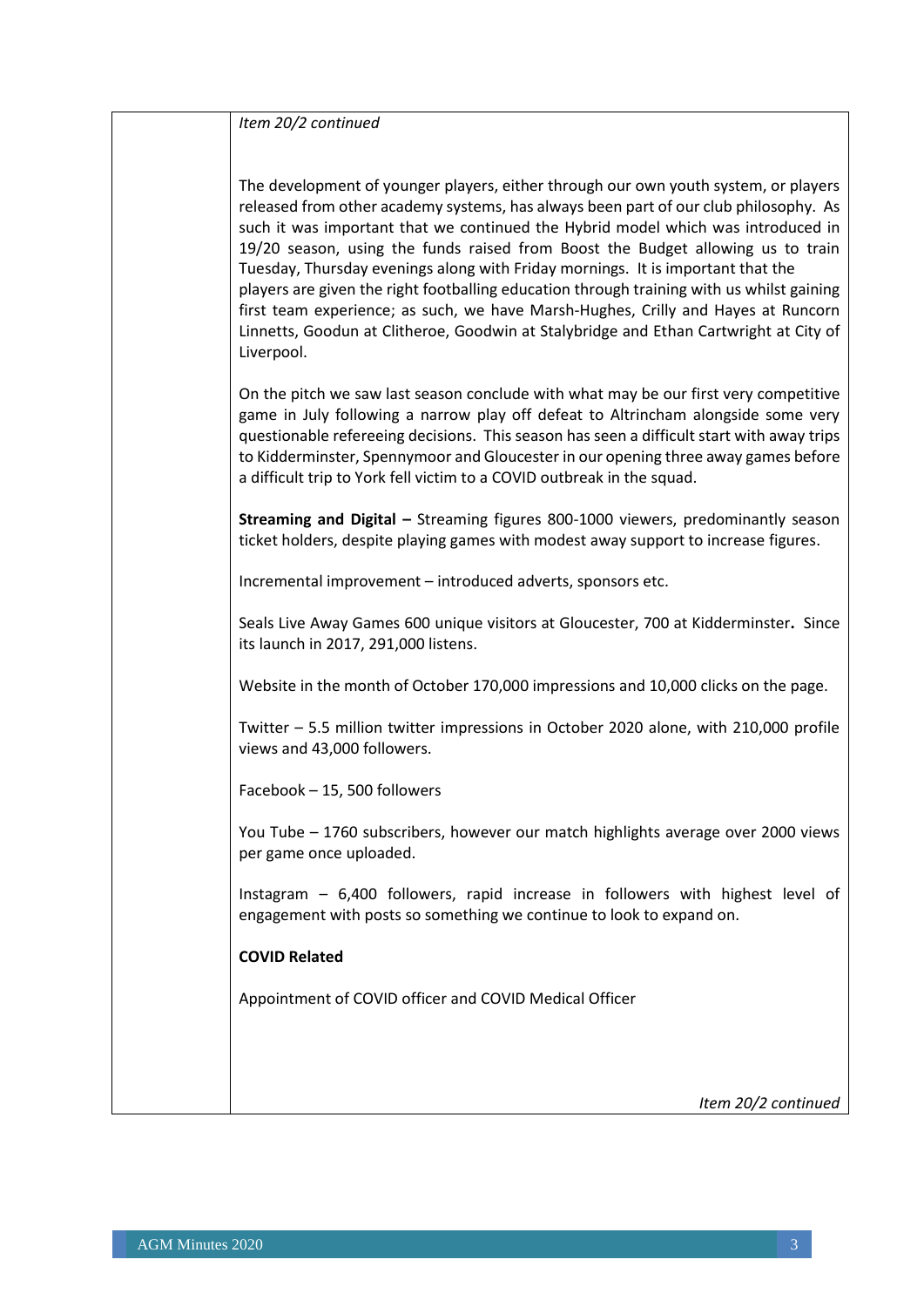| Item 20/2 continued                                                                                                                                                                                                                                                                                                                                                                                                      |
|--------------------------------------------------------------------------------------------------------------------------------------------------------------------------------------------------------------------------------------------------------------------------------------------------------------------------------------------------------------------------------------------------------------------------|
| Creation of COVID Safety Group                                                                                                                                                                                                                                                                                                                                                                                           |
| COVID risk assessments put in place for stadium officers and set up of offices to allow<br>safe return of staff and volunteers.                                                                                                                                                                                                                                                                                          |
| COVID set up of classroom to allow safe return of scholars.                                                                                                                                                                                                                                                                                                                                                              |
| Creation of Stadium COVID risk assessment, COVID Operations Plan, Spectators Code of<br>Conduct, Medical Plan and various other documents.                                                                                                                                                                                                                                                                               |
| Liaison with CWAC, St John's Ambulance, Cheshire Police and SAG regarding COVID<br>requirements.                                                                                                                                                                                                                                                                                                                         |
| Successful application for new Stadium Safety Certificate to allow play behind closed<br>doors.                                                                                                                                                                                                                                                                                                                          |
| Set up of stadium (Track and Trace, signage, sanitizer stations, seating arrangements<br>etc.) to comply with COVID operating plan.                                                                                                                                                                                                                                                                                      |
| Andrew wanted to say a large thank you to Steve Povey and his team for all their efforts<br>and support. We have had various annual safety inspections successfully completed by<br>CWAC and FA under the Safety of Sports Ground Act.                                                                                                                                                                                   |
| We have had annual visits completed relating to structural inspection of stadium (John<br>Noone), Stallard. Kane Safety Audit, Fire Alarm/ Fire extinguisher servicing, PAT testing,<br>legionella testing, emergency lighting survey. We have reviewed the Club Shop<br>commercial arrangements with Outlanda (Governance). We have also offered support<br>to Wrexham Supporters Trust for their AGM election process. |
| Commercial - Paul's position as Commercial Director has been a rollercoaster ride from<br>highs to lows. The positives have been:                                                                                                                                                                                                                                                                                        |
| Last season before its early finish, we had full match day sponsorship for all<br>matches. We had full hospitality for most of the remaining home games.<br>We had stadium sponsorship, main stand, west stand and south stand. All was<br>going very well and we were on course to at least match probably beat our<br>budget forecast for the season.                                                                  |
| <b>Challenges</b> – COVID 19 arrived and the season was stopped in its tracks. This has had a<br>major impact on everything we wanted to do this season. As it stands now we do not<br>yet have a stadium sponsor or main stand, with south stand and west stand sponsors.                                                                                                                                               |
|                                                                                                                                                                                                                                                                                                                                                                                                                          |
| Item 20/2 continued                                                                                                                                                                                                                                                                                                                                                                                                      |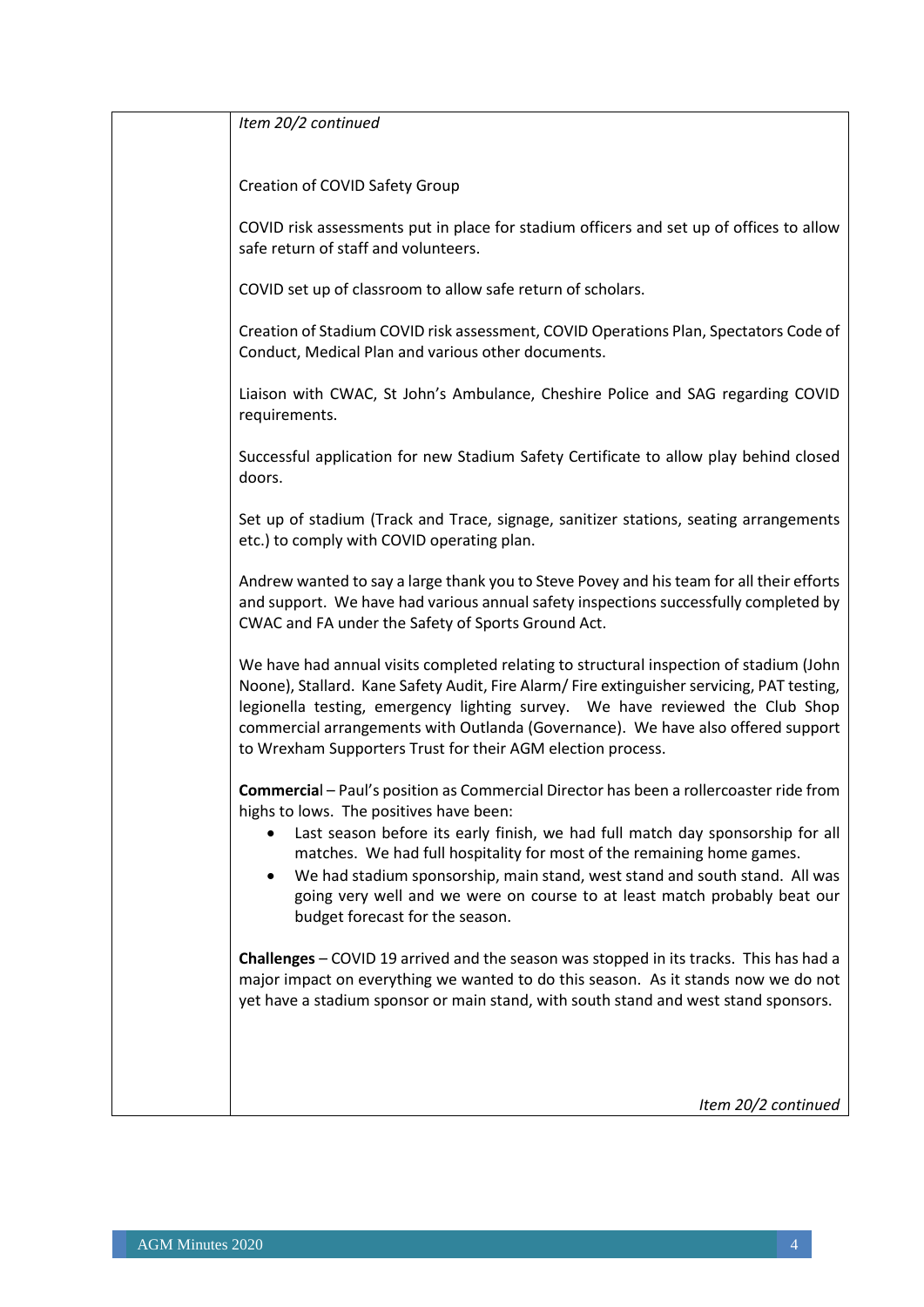| Item 20/2 continued                                                                                                                                                                                                                                                       |
|---------------------------------------------------------------------------------------------------------------------------------------------------------------------------------------------------------------------------------------------------------------------------|
| We cannot have supporters in the ground, so no hospitality or match, no programme<br>or ball sponsors and we cannot sell 50/50 draw tickets.                                                                                                                              |
| It all sounds very negative but every cloud has a silver lining and things are not always<br>as bad as them seem.                                                                                                                                                         |
| New Positives - When the COVID 19 restrictions are lifted and we can have supporters<br>back in the ground, this will help us commercially get back on track. With this in mind,<br>I would like to mention the positives for the future.                                 |
| Opened in partnership with Aaron Poole (the Blues Café) for which the club receive a<br>significant profit share. Whilst the launch has been difficult, Aaron wanted to go with a<br>full launch once the industrial units are fully operational post lockdown.           |
| New contracts for match day hospitality - Jaspers and for the Blues Bar through Aaron<br>who is landlord of the Chichester in the Garden Quarter                                                                                                                          |
| Outdoor. Open air cinema in partnership with Story House with well-publicised<br>international boundaries being an issue to overcome, but something we hope to<br>continue.                                                                                               |
| A few bookings are being taken for use of the Legends Lounge including a successful<br>Auction prior to lockdown 2.                                                                                                                                                       |
| Digital Matchday Sponsorship                                                                                                                                                                                                                                              |
| Young Drivers Training have booked training sessions every month until the end of May<br>2021. They have agreed to add extra dates each month until May. They have yet to<br>finalise their summer programme and next winter will be booked when the fixtures are<br>out. |
| The Ride Academy have renewed their contract for another year for motorbike training.<br>Many thanks for their continued support                                                                                                                                          |
| I am pleased to announce our shirt sleeve and back of shirt sponsors. Local company<br>Precision Facades are our sponsors. They are keen to work with us on other<br>sponsorships with the club in the future.                                                            |
| Masters of Brands have again sponsored the shorts and various match sponsorships this<br>season. This is the second year and very much appreciated.                                                                                                                       |
| Item 20/2 continued                                                                                                                                                                                                                                                       |
|                                                                                                                                                                                                                                                                           |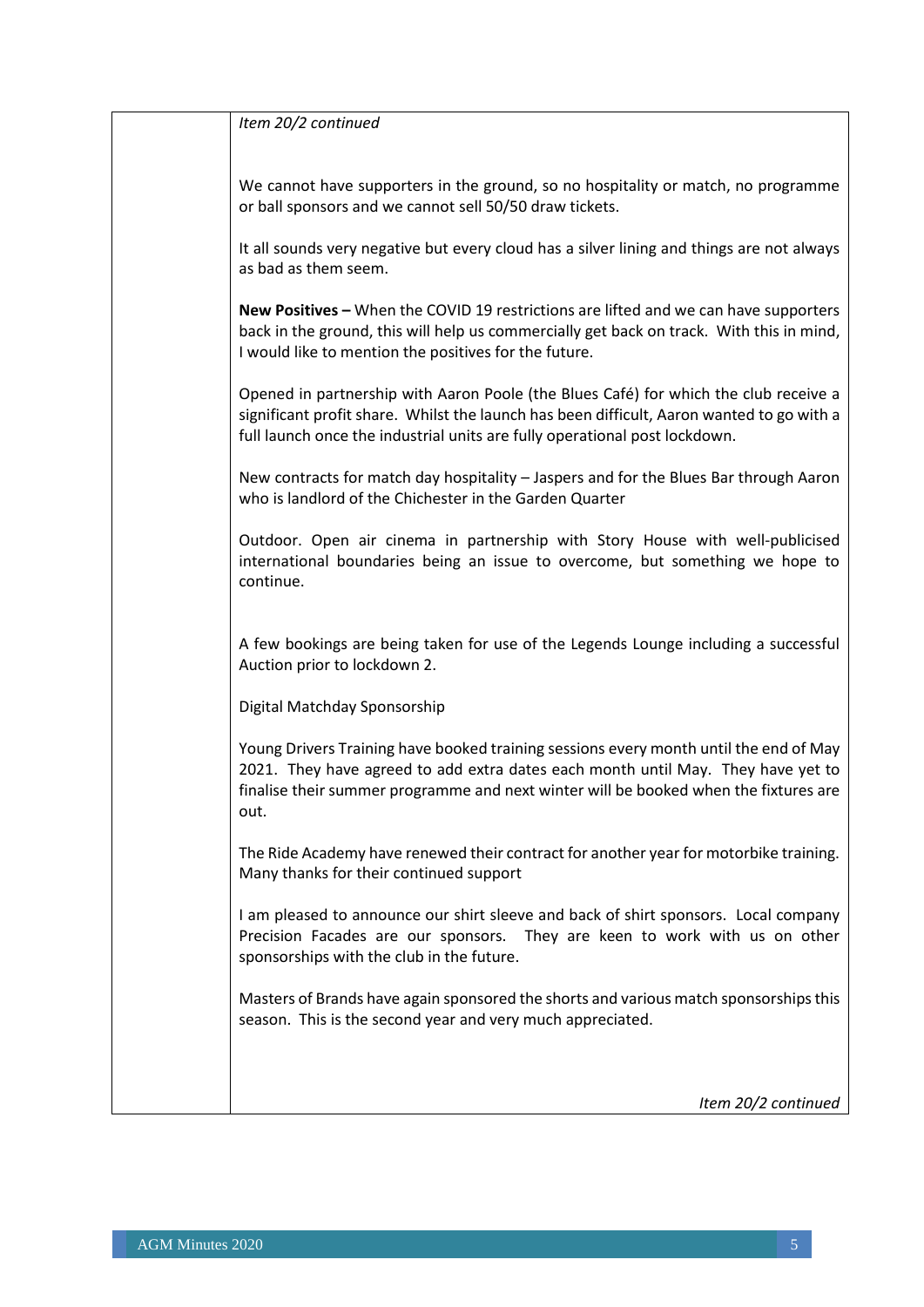| Item 20/2 continued                                                                                                                                                                                                                                                                                                                                                                                                                                                                                                                                                                                                                                   |
|-------------------------------------------------------------------------------------------------------------------------------------------------------------------------------------------------------------------------------------------------------------------------------------------------------------------------------------------------------------------------------------------------------------------------------------------------------------------------------------------------------------------------------------------------------------------------------------------------------------------------------------------------------|
| To all our sponsors from last season. Match day, programme advertising, ground board,<br>advertising, player sponsorship. On behalf of the club thank you for your fantastic<br>support.                                                                                                                                                                                                                                                                                                                                                                                                                                                              |
| We have sponsorship opportunities with some major companies which will include<br>Stadium sponsorship, main and south stand sponsorship. The companies concerned<br>are major international companies which will be well known to everyone. Once we get<br>back to something like normal these and other sponsorship will come into the club.                                                                                                                                                                                                                                                                                                         |
| We need to all work together to get through this very difficult period, and with your<br>help I am sure that future is bright.                                                                                                                                                                                                                                                                                                                                                                                                                                                                                                                        |
| Academy - The relationship with education providers Warrington & Vale Royal College<br>continues to flourish. Following excellent academic results for the scholars last year,<br>WVRC have been supportive with recent recruitment issues due to the COVID situation<br>and have also been able to help us by bringing forward one of the payments due to the<br>club. 2019/20 was another successful season for the Youth section, however one that<br>was blighted by the early curtailment of the season due to the COVID 19 pandemic.                                                                                                            |
| For the first time, we achieved National League Licensed Academy status having met a<br>wide array of criteria in relation to facilities and standards. This was a real marker on<br>the work that has gone on to both establish our full-time scholarship programme but<br>then ensure it becomes regarded at the level we all aspired for it to be.                                                                                                                                                                                                                                                                                                 |
| One thing that came from the National League's auditing process was the necessity for<br>another full-time member of staff to work with the club's scholars. This was actioned<br>with the appointment of Mike Allcock in September 2020.                                                                                                                                                                                                                                                                                                                                                                                                             |
| Our scholars were crowned inaugural National League Academies Division North<br>Champions as a result of the league table being settled on PPG. We felt this was the<br>right decision. Particularly given that our fixtures had seen us play all bar one opponent<br>away from home and play the vast majority of the top four home and away. We were<br>pleased with the group and their development and as a result Will Goodwin was offered<br>a senior contract earlier this year. Two more players were offered the opportunity to<br>return to the club during pre-season training to potentially earn a deal but declined the<br>opportunity. |
| At the time of writing, there is still a desire from the National League to play the 2019/20<br>National League Cup final against Eastleigh. However, this is dependent on the national<br>situation in relation to the pandemic.                                                                                                                                                                                                                                                                                                                                                                                                                     |
| Recruitment (although this was uniquely difficult in 2020) is a constant task for the                                                                                                                                                                                                                                                                                                                                                                                                                                                                                                                                                                 |
| Item 20/2 continued                                                                                                                                                                                                                                                                                                                                                                                                                                                                                                                                                                                                                                   |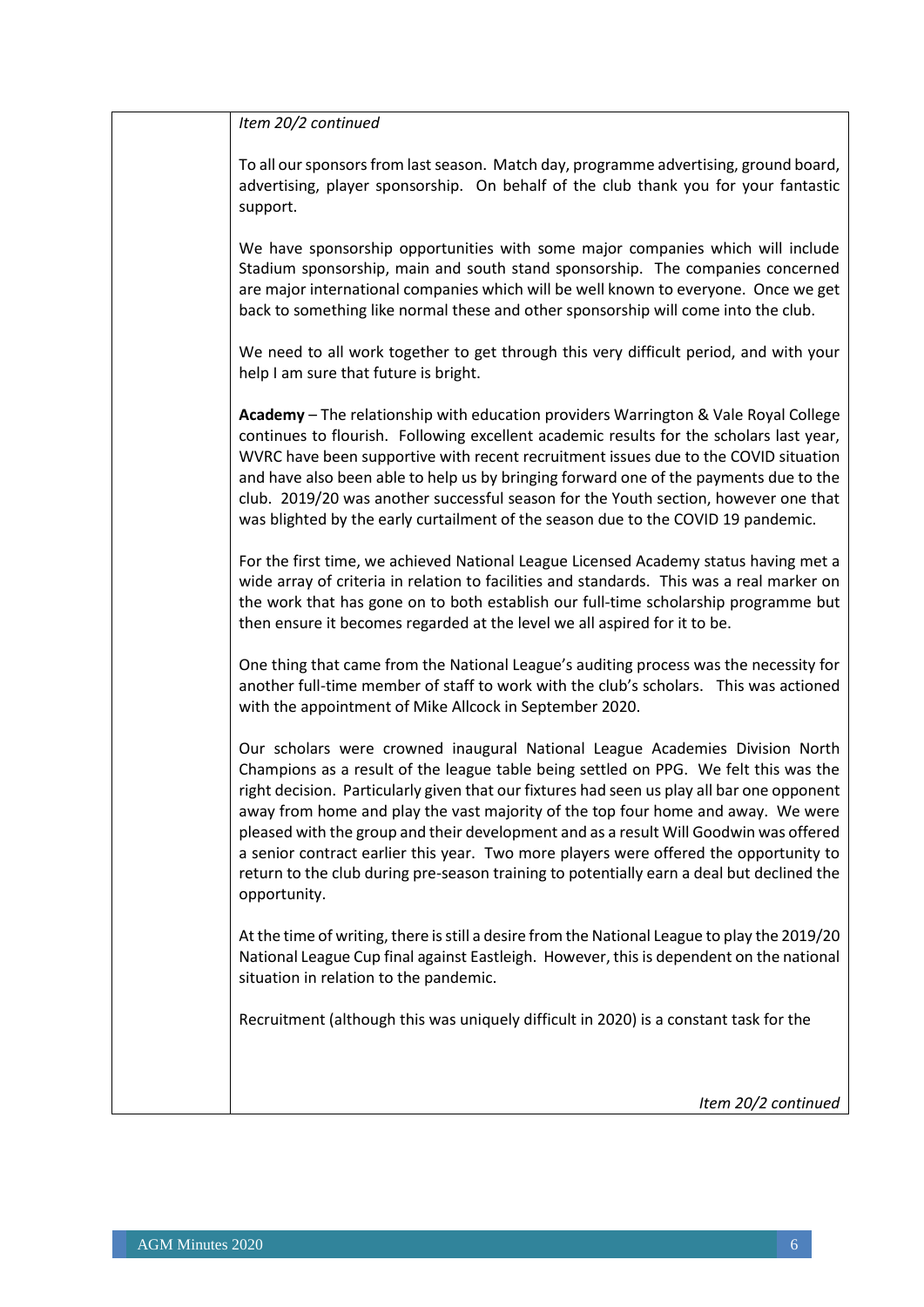| Item 20/2 continued                                                                                                                                                                                                                                                                                                                                                                                                                                                                                                                                                                                                                                                                                                                                                                                                                                                                                      |
|----------------------------------------------------------------------------------------------------------------------------------------------------------------------------------------------------------------------------------------------------------------------------------------------------------------------------------------------------------------------------------------------------------------------------------------------------------------------------------------------------------------------------------------------------------------------------------------------------------------------------------------------------------------------------------------------------------------------------------------------------------------------------------------------------------------------------------------------------------------------------------------------------------|
| upcoming cohorts, as well as ensuring we are meeting the requirements for the<br>individuals as well as the team. It is worth remembering that a vast majority of boys<br>that come through the scholarship programme will not represent Chester FC at first<br>team level and the exit routes we provide these young players both within the football<br>environment and academically are important. We are always improving our links with<br>other clubs, universities and ensuring we are monitoring and advising of progress better<br>than before.                                                                                                                                                                                                                                                                                                                                                 |
| This takes significant time to be done properly and there is not always the time to invest<br>in the younger age groups. Much discussion has taken place regarding this and a further<br>update will be provided as there is more clarity as to how things move forwards within<br>the country. It is always a challenging task overseeing the Youth section at Chester FC.<br>As much as it is spoken about, very few know the actualities of the challenges we face<br>in terms of resources and the disparity in terms of clubs at our own level. We rely<br>enormously on the availability of external facilities and a move to our own facility is<br>what would allow us to expand and improve our programme further. The achievements<br>of the Youth section are immensely pleasing but must also be measured within a<br>context of what we are able to fund and resource ourselves, with this. |
| In mind, the achievements are simply enormous. We are operating on a budget that is<br>dwarfed by a majority of clubs at our level but continue to deliver success both in the<br>production of players and in producing successful teams to represent Chester FC.                                                                                                                                                                                                                                                                                                                                                                                                                                                                                                                                                                                                                                       |
| Fundraising - Boost the Budget £116,728 from 724 pledges.<br>In It Together - £18,485 from 702 pledges.<br>Squad Builder - brought in £7,000 during the 2019/20 season.<br>Red Lion in Handbridge - Their Question of Sport and Race Night evenings last<br>November/December raised over £500 in total.<br>Sponsor a Goal - Over £3,000 pledged in 2019/20 and we are running the scheme again<br>this year - follow the Twitter account @chesterfcgoals.                                                                                                                                                                                                                                                                                                                                                                                                                                               |
| In February, the fans raised circa £800 for George Waring's face mask (a protective one<br>not COVID).                                                                                                                                                                                                                                                                                                                                                                                                                                                                                                                                                                                                                                                                                                                                                                                                   |
| We had been considering "Sports United" where we would offer local sports clubs<br>packaged fundraising events at the Deva such as Fire Walk/Eggheads, Casino Night, but<br>due to COVID these plans have been suspended.                                                                                                                                                                                                                                                                                                                                                                                                                                                                                                                                                                                                                                                                                |
| The Scratch cards that Grenville Millington was selling to local sports clubs are expected<br>to raise £1,500 to £1,700.                                                                                                                                                                                                                                                                                                                                                                                                                                                                                                                                                                                                                                                                                                                                                                                 |
| Social distancing paid havoc with selling Easter Raffle Tickets and we were unable to do<br>the draw until October, but we still managed to sell over 3,000 tickets. Many thanks to<br>everyone who supported the raffle.                                                                                                                                                                                                                                                                                                                                                                                                                                                                                                                                                                                                                                                                                |
| Item 20/2 continued                                                                                                                                                                                                                                                                                                                                                                                                                                                                                                                                                                                                                                                                                                                                                                                                                                                                                      |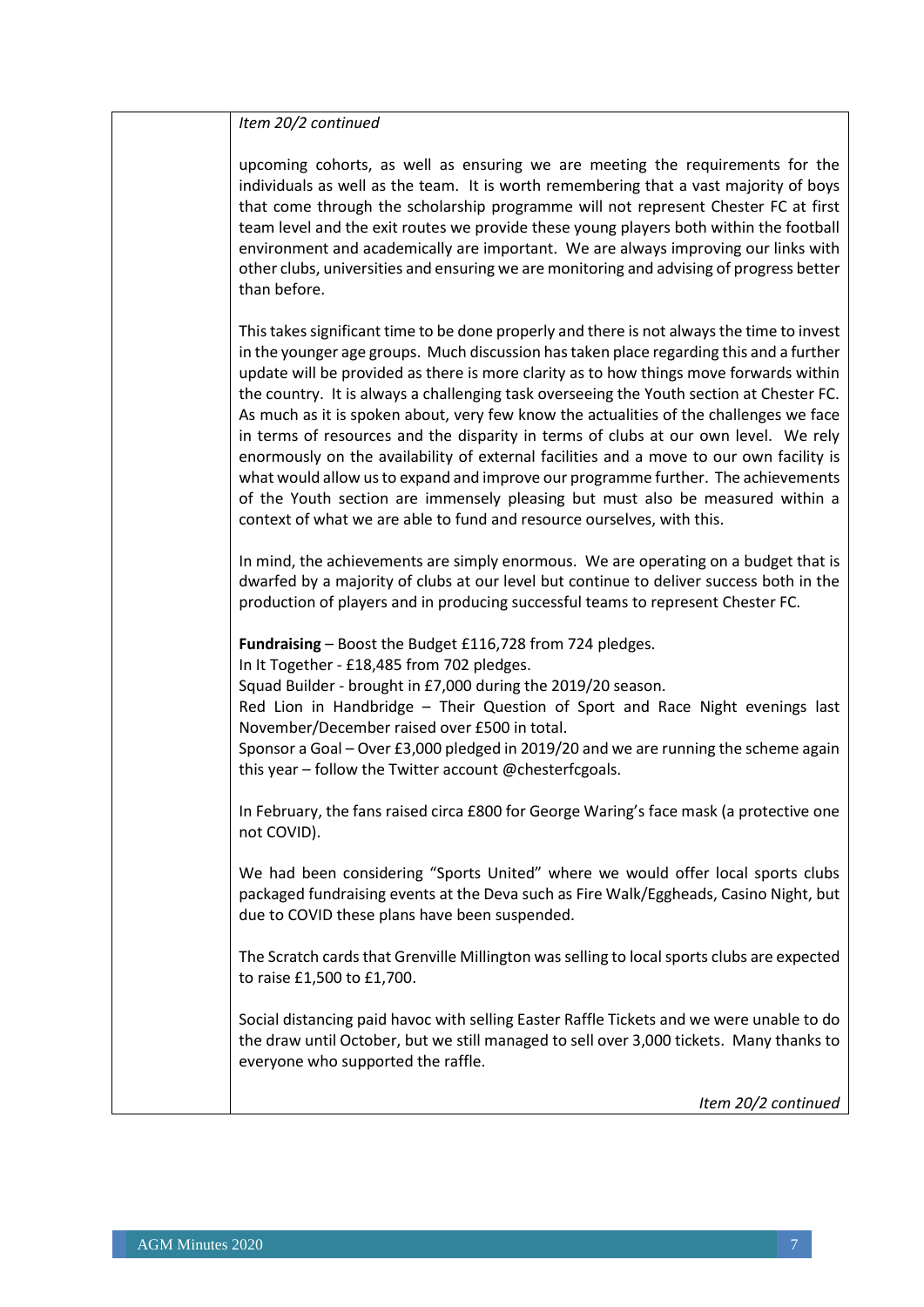| Item 20/2 continued                                                                                                                                                                                                                                                                                                                                                                                                                                   |
|-------------------------------------------------------------------------------------------------------------------------------------------------------------------------------------------------------------------------------------------------------------------------------------------------------------------------------------------------------------------------------------------------------------------------------------------------------|
| Due to the office being closed, we have suspended new applications to the Seals Lottery<br>as we currently have an entirely paper-based system for new players. We have been<br>looking to switch to a different system which has numerous benefits, one of which is<br>the facility to accept entries online.                                                                                                                                        |
| E Bay auctions were paused in Summer because the gentleman who handles the stock<br>was in a high-risk category for COVID but have restarted in recent months. Since the<br>last AGM they have raised over £2,000 with a highlight being the five paintings of<br>Chester FC players that Richard Evans donated. The Club undertook many fundraising<br>activities. The virtual matches in March and April raised £3,000 to £4,000.                   |
| Fan Engagement - We currently have 1200+ active members. We have raised £27,000<br>in the last membership period (June 2019-May 2020). Current period (June-today) we<br>have raised £8,000 compared to £11,000 (June 2019-Nov 2019), so tracking is behind<br>at present.                                                                                                                                                                            |
| Responsible Season Ticket, Matchday Admission planning and implementation.<br>Organised Matchday themes and competitions last season and planned for return.<br>Attended Freshers Event in September 2019 at Chester University.                                                                                                                                                                                                                      |
| Schools Season Passes initiative for season 2019-2020 which was due to be followed up<br>this season. However, given BCD this is not possible. The Online Ticketing Platform was<br>implemented with Kaizen.                                                                                                                                                                                                                                          |
| A successful first season (up to March) for our new initiative run in conjunction with the<br>Community Trust, that saw over 60 schools in the local area receive a season pass, that<br>enabled up to four people to visit the Deva Stadium with post-match surveys sent out.<br>Refurbished the Blues Bar as part of the revised hospitality contract with Aaron Poole<br>who is actively exploring the use of a marquee on match days.             |
| Community Engagement - The Football Club have worked exceptionally hard to align<br>closer with the Community Trust vision. Without the Community there is no point of<br>the Club being in existence.                                                                                                                                                                                                                                                |
| Holding Soccer Schools at the Stadium.                                                                                                                                                                                                                                                                                                                                                                                                                |
| Players supporting Community activities such as the Soccer Schools.                                                                                                                                                                                                                                                                                                                                                                                   |
| Working with the CT to use the stadiums as Location for Foodbank donation<br>station.                                                                                                                                                                                                                                                                                                                                                                 |
| Contacting CFU members during lockdown to help avoid social isolation.<br>The potential KGV planning application which is a project that the Community Trust                                                                                                                                                                                                                                                                                          |
| have worked tirelessly on, would potentially mean the Club and youth section to utilise<br>the site and reduce costs whilst supporting a community present.                                                                                                                                                                                                                                                                                           |
| <b>COVID</b> – The impact of COVID has been well covered in the previous sections and will<br>be further covered in the financial report. However, to update on the issue of funding<br>received from the National Lottery. Our stance as a Club was clearly set out in a<br>statement. We welcomed the grant but would challenge the allocation and the lack of<br>transparency from the NL and we were in the process of a collaboration with other |
| Item 20/2 continued                                                                                                                                                                                                                                                                                                                                                                                                                                   |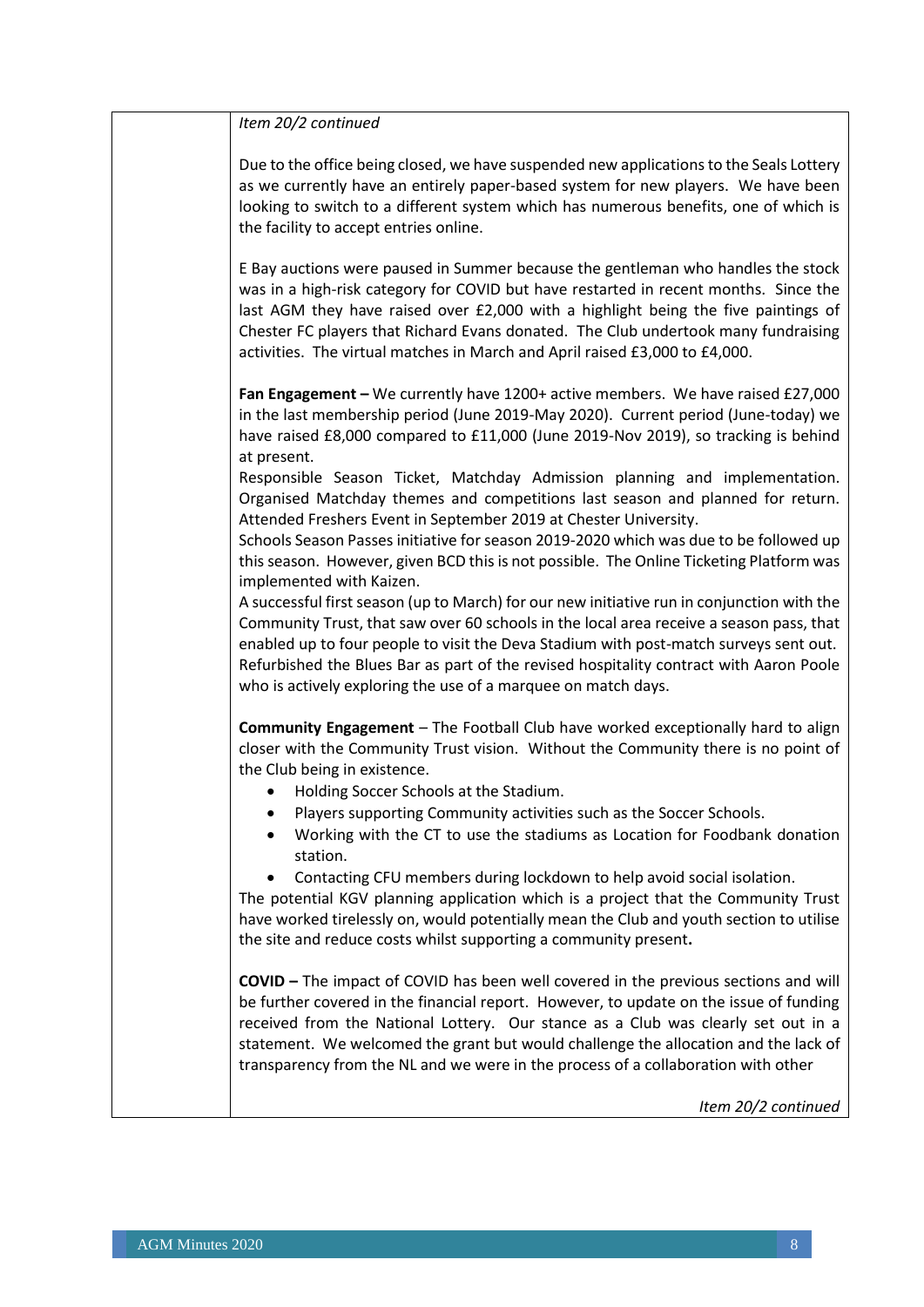|      | Item 20/2 continued                                                                                                                                                                                                                                                                                                                                                                                                                                                                                                                                                                                                                                                                                                                                                     |
|------|-------------------------------------------------------------------------------------------------------------------------------------------------------------------------------------------------------------------------------------------------------------------------------------------------------------------------------------------------------------------------------------------------------------------------------------------------------------------------------------------------------------------------------------------------------------------------------------------------------------------------------------------------------------------------------------------------------------------------------------------------------------------------|
|      |                                                                                                                                                                                                                                                                                                                                                                                                                                                                                                                                                                                                                                                                                                                                                                         |
|      | clubs such as Notts County, Yeovil, Wrexham, Hereford asking for an independent<br>enquiry. We are hopeful of continuing support.                                                                                                                                                                                                                                                                                                                                                                                                                                                                                                                                                                                                                                       |
|      | Stuart Murphy - On 3 <sup>rd</sup> April 2020, the Club received an email from Stuart Murphy<br>asking the Board members, to support him in putting forward a proposal to CFU<br>members, which they could weigh up against being fan owned. Upon receipt of this<br>approach, the Board adopted a position of Neutrality as we had no mandate to discuss<br>the sale of the Club, however, asked for information which would support a<br>meaningful period of due diligence with our members. What followed was well<br>publicised. Subsequently, Stuart Murphy withdrew his interest in acquiring the Club<br>publicly.                                                                                                                                              |
|      | In conjunction with this on 16 <sup>th</sup> June 2020 Paul McDermott resigned from his role as a<br>Non-Executive Director on the Board of City Fans United.                                                                                                                                                                                                                                                                                                                                                                                                                                                                                                                                                                                                           |
|      | Following a thorough review, we can confirm that no commitments remain<br>outstanding, and that matters have now been resolved to the satisfaction of both<br>parties. We again thank Mr Murphy for all his considerable financial assistance over<br>the last two years and wish him well with his 1885 Sporting Village project.                                                                                                                                                                                                                                                                                                                                                                                                                                      |
|      | The Board have now commissioned an independent review to be led by CFU member<br>Mr. Richard Birchett, on the relationship between Stuart Murphy and the Club to<br>identify any lessons learnt and future learning should we be in such a position again.                                                                                                                                                                                                                                                                                                                                                                                                                                                                                                              |
| 20/3 | Resolution 2(i), 2(ii), 2(iii), 2(iv) and $2(v)$ - Election of candidates to the Board                                                                                                                                                                                                                                                                                                                                                                                                                                                                                                                                                                                                                                                                                  |
|      | <b>Affirmative vote that Adam Langan, Alex Owen, Mike Vickers, Jim Green and Andrew</b>                                                                                                                                                                                                                                                                                                                                                                                                                                                                                                                                                                                                                                                                                 |
|      | Morris be elected to the Board.                                                                                                                                                                                                                                                                                                                                                                                                                                                                                                                                                                                                                                                                                                                                         |
|      | Christine Robson thanked Nick Phillipson and Lyndsay Jones (Independent Scrutineer)<br>from Wrexham Supporters Trust for the work they had undertaken as members of the<br>Election Management Group to ensure that the process had complied with the Election<br>Policy. Christine Robson also thanked the volunteers in the ticket office who had helped<br>with the preparation of the AGM mail shots; she also reminded everyone present on<br>zoom that if they had already used a proxy vote, they could not vote again. To be<br>elected to the board the requirement is that candidates must secure the support of<br>more than half of those present at the meeting and those who have expressed their<br>preference by proxy vote. The result was as follows: |
|      | Adam Langan received 100% support of the 18 proxy votes and the majority on the<br>zoom meeting.<br>Alex Owen received 100% support of the 18 proxy votes and the majority on the zoom                                                                                                                                                                                                                                                                                                                                                                                                                                                                                                                                                                                  |
|      | meeting.<br>Mike Vickers received 100% support of the 18 proxy votes and the majority on the zoom<br>meeting.                                                                                                                                                                                                                                                                                                                                                                                                                                                                                                                                                                                                                                                           |
|      | Item 20/3 continued                                                                                                                                                                                                                                                                                                                                                                                                                                                                                                                                                                                                                                                                                                                                                     |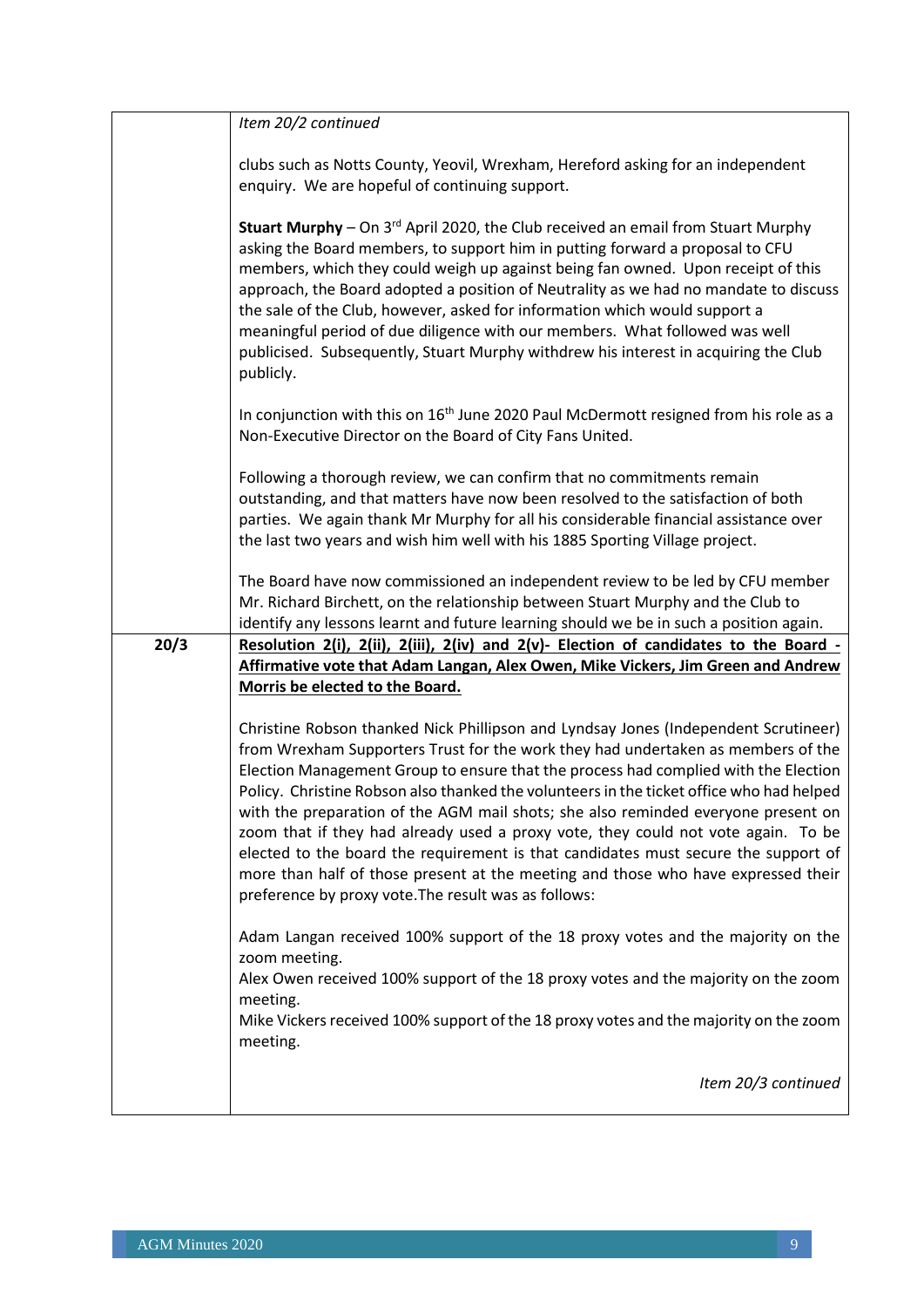|      | Item 20/3 continued                                                                                                                                           |
|------|---------------------------------------------------------------------------------------------------------------------------------------------------------------|
|      |                                                                                                                                                               |
|      | Jim Green received 100% support of the 18 proxy votes and the majority on the zoom                                                                            |
|      | meeting.                                                                                                                                                      |
|      | Andrew Morris received 100% support of the 18 proxy votes and the majority on the                                                                             |
|      | zoom meeting.                                                                                                                                                 |
|      |                                                                                                                                                               |
|      | Resolved that Adam Langan, Alex Owen, Mike Vickers, Jim Green and Andrew Morris<br>be elected to the Board.                                                   |
| 20/4 | Resolution 3 - Receive the unaudited financial statements for the year ended 31 <sup>st</sup> May                                                             |
|      | 2020.                                                                                                                                                         |
|      | Financial Report - Accounts 2019-2020                                                                                                                         |
|      |                                                                                                                                                               |
|      | Chris Robertson, the Club's Treasurer, presented the Financial Report. It was split into                                                                      |
|      | two sections, the first focusing on the statutory accounts for 2019/20 and the second                                                                         |
|      | looking at the challenges that the club is facing in 2020/21 due to the Covid-19                                                                              |
|      | pandemic and the withdrawal of Stuart Murphy's financial support.                                                                                             |
|      | 2019/20 Statutory Accounts                                                                                                                                    |
|      | As everyone knows, the pandemic resulted in the premature end of the season in mid-                                                                           |
|      | March 2020 and this inevitably had a major impact on the club's finances and the                                                                              |
|      | 2019/20 accounts. The Club reported a deficit of £12,274 and while this was                                                                                   |
|      | marginally lower than the £15,266 recorded in 2018/19, the bottom-line figure                                                                                 |
|      | concealed some major variances in both income and expenditure.                                                                                                |
|      | Income, at £1,078,454, was actually £219,565 higher than in 2018/19. This was                                                                                 |
|      | primarily due to increased financial support from Stuart Murphy (£386,522 compared                                                                            |
|      | with £180,420 in 2018/19) and £75,066 from the government's Job Retention                                                                                     |
|      | (Furlough) Scheme which we used during the final months of the financial year. At the                                                                         |
|      | same time, the loss of 6 home fixtures due to the government-imposed lockdown, led                                                                            |
|      | to a reduction of £69,376 in Matchday Income (£172,689 compared with £242,065 in                                                                              |
|      | 2018/19) together with smaller falls in Commercial Income (down £19,101 to<br>£170,340) and Catering (down £9,299 to £23,006). Income also fell compared with |
|      | 2018/19 for the Club Shop (gross revenue down by £9,426 to £33,804) and Season                                                                                |
|      | Ticket sales (down £7,065 to £153,437).                                                                                                                       |
|      |                                                                                                                                                               |
|      | Expenditure, at £1,089,318, was £215,086 higher than in 2018/19. This was primarily                                                                           |
|      | due to an increase of £245,366 in Payroll Costs from £503,319 to £748,685. This                                                                               |
|      | figure includes both the players and the club's monthly paid staff, but the increase                                                                          |
|      | was almost exclusively in the playing budget and was funded by Stuart Murphy's                                                                                |
|      | donations. There was also an increase of £9,539 in Matchday Costs to £152,342 and                                                                             |
|      | the accounts also include £12,126 in provisions for bad debts as some debtors,                                                                                |
|      | including many smaller clubs who took our players on loan, came under intense                                                                                 |
|      | financial pressure due to the pandemic and were unable to pay what they owed.                                                                                 |
|      | These increases in expenditure were offset, to some degree, by the lower than                                                                                 |
|      | budgeted cross-subsidy required by the Youth Team and a reduction in spend on<br>Repairs and Renewals, which together accounted for a saving of over £40,000. |
|      |                                                                                                                                                               |
|      | Item 20/4 continued                                                                                                                                           |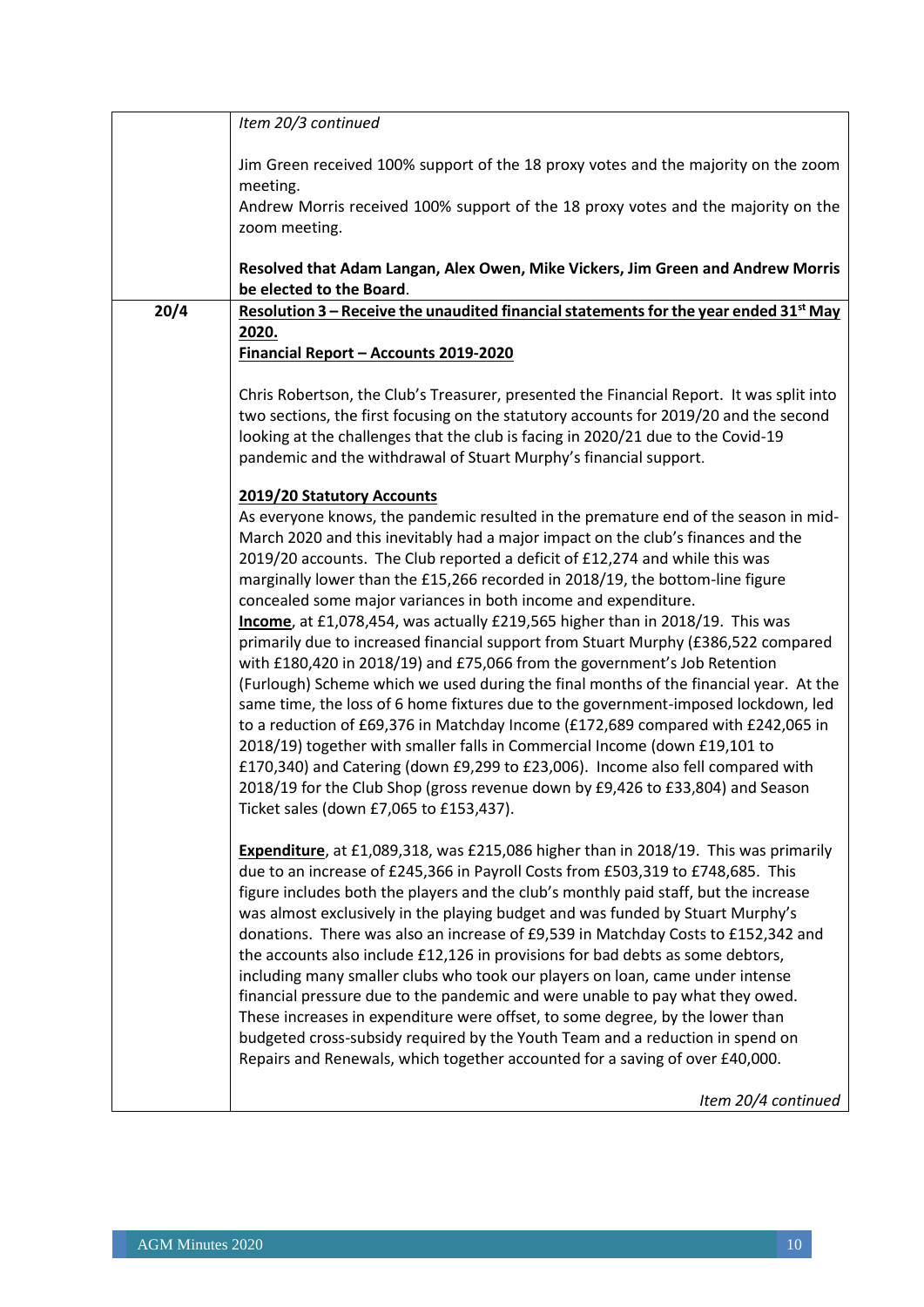| Item 20/4 continued                                                                                                                                                                                                                                                                                                                                                                                                                                                                                                                                                                                                                                                                                                                                                                                                                                                            |
|--------------------------------------------------------------------------------------------------------------------------------------------------------------------------------------------------------------------------------------------------------------------------------------------------------------------------------------------------------------------------------------------------------------------------------------------------------------------------------------------------------------------------------------------------------------------------------------------------------------------------------------------------------------------------------------------------------------------------------------------------------------------------------------------------------------------------------------------------------------------------------|
| While the 2019/20 deficit was lower than in recent years, running a deficit of any size<br>is clearly not sustainable in the longer term. The Special Reserve fell again to £80,000<br>and the club needs to prioritise getting it back up to £100,000 and then looking to                                                                                                                                                                                                                                                                                                                                                                                                                                                                                                                                                                                                     |
| move towards a more realistic level                                                                                                                                                                                                                                                                                                                                                                                                                                                                                                                                                                                                                                                                                                                                                                                                                                            |
| 2020/21 Financial Challenges<br>Chris Robertson explained that while all clubs are facing significant financial challenges<br>this year due to the pandemic, at Chester the withdrawal of Stuart Murphy's support<br>has increased their severity. The late start to the season and the last-minute decision                                                                                                                                                                                                                                                                                                                                                                                                                                                                                                                                                                   |
| requiring clubs to play behind closed doors have dramatically reduced both match day<br>and commercial revenue, but it is the continuing uncertainty about how the rest of<br>the season will unfold and what if any further financial support will be provided that is<br>our most serious problem and makes forward planning extremely difficult.                                                                                                                                                                                                                                                                                                                                                                                                                                                                                                                            |
| At the beginning of the year, the club went into its own lockdown and most staff were<br>placed on furlough, but once a start date for the season was announced, expenditure<br>increased rapidly, but with very little matching income. To date, our financial position<br>has been secured by the continuing support of our main sponsors, MBNA, and the<br>generosity of our supporters, both in responding to fundraising initiatives like Boost<br>the Budget and because the majority of season ticket holders have agreed to forgo a<br>refund. Apart from the furlough scheme, the club has also, wherever possible,<br>accessed other Covid-related support schemes. Finally, the club has actively<br>developed alternative sources of revenue, including the live streaming of home<br>matches and innovative ways of generating cash from the stadium's facilities |
| (primarily the car park).<br>Despite all this support and the club's own efforts to generate additional income and<br>minimise expenditure, playing behind closed doors isn't financially viable. Every club<br>faced the same challenges, so the government agreed to provide additional grant                                                                                                                                                                                                                                                                                                                                                                                                                                                                                                                                                                                |
| funding to replace lost match day revenue, initially for the period from October until<br>December. Most members will already be aware of the controversy surrounding the<br>allocation of this funding between clubs. Those with a larger fan base, especially those<br>in National Leagues North and South, were the ones who suffered most. We will<br>receive £108,000 which equates to £53.49 per fan (the fourth lowest after York,<br>Dulwich Hamlet and Hereford). At the other end of the spectrum, 11 clubs will receive<br>more than £200 per fan and one of these over £300 per fan.                                                                                                                                                                                                                                                                               |
| Despite this imbalance in the allocation of the government's grant funding, the club's<br>financial position will remain secure up until the end of 2020. The problem is what<br>happens from January until the end of the season. Initially we were told that<br>additional support would be provided if we were required to play behind closed doors<br>in 2021, but we still haven't received any confirmation about the availability of further<br>funding.                                                                                                                                                                                                                                                                                                                                                                                                                |
|                                                                                                                                                                                                                                                                                                                                                                                                                                                                                                                                                                                                                                                                                                                                                                                                                                                                                |
| Item 20/4 continued                                                                                                                                                                                                                                                                                                                                                                                                                                                                                                                                                                                                                                                                                                                                                                                                                                                            |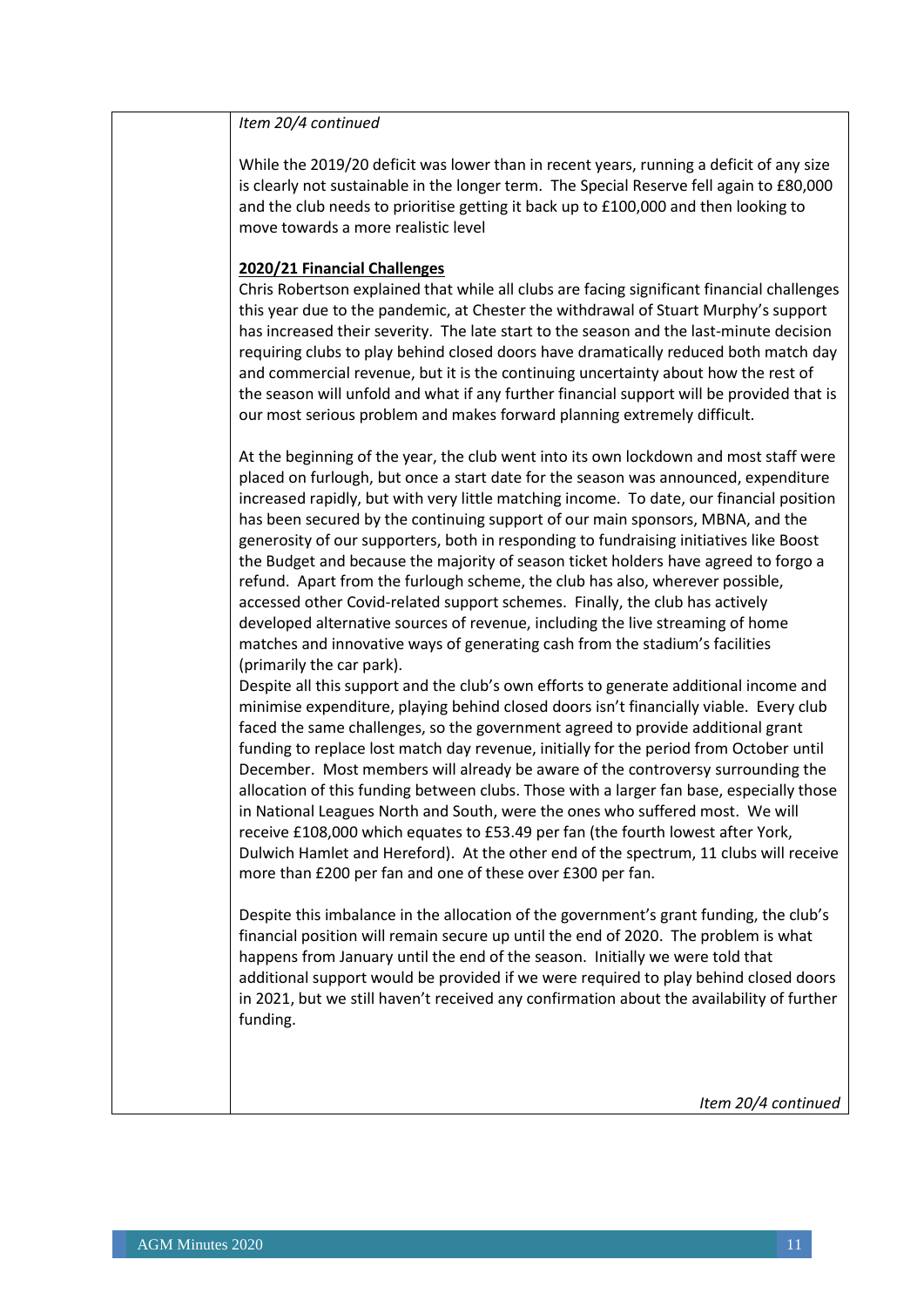|      | Item 20/4 continued                                                                                                                                                                                                                                                                                                                                                                                                                                                                                                                                                                                                          |
|------|------------------------------------------------------------------------------------------------------------------------------------------------------------------------------------------------------------------------------------------------------------------------------------------------------------------------------------------------------------------------------------------------------------------------------------------------------------------------------------------------------------------------------------------------------------------------------------------------------------------------------|
|      | If this doesn't materialise or if we are only offered a loan, the club will need to look<br>seriously at advocating for the season to end prematurely, so that we can place<br>players and staff on furlough and effectively mothball the club until next season when<br>hopefully the pandemic will be less acute. Provided we either receive additional grant<br>funding or are able to end the season early, the Board is confident of being able to<br>manage the financial position for the remainder of the season, but Chris cautioned<br>members about next season (2021/22), which may well prove more challenging. |
|      | Covid-related funding is likely to reduce drastically or even disappear completely,<br>while match day and commercial revenue is unlikely to recover immediately to pre-<br>pandemic levels and at the same time we will also need to operate without Stuart<br>Murphy's financial support. Prudent budgeting and continuing support from fans and<br>supporters will be essential if we are to navigate this period successfully                                                                                                                                                                                            |
|      | <b>Questions</b><br>Four members submitted questions related to finance. Three covered the breakdown<br>of the amount received under donations, the basis for allocating the government's<br>financial support to National league clubs and the increase in payroll costs. These<br>issues were covered in the main report presented to the meeting (see above).                                                                                                                                                                                                                                                             |
|      | A fourth question about the reasons for the rise in "Match Costs" required a more<br>detailed analysis after the meeting. This confirmed that the "per capita" matchday<br>costs had indeed fallen after the premature end to the season, but rises in other costs<br>were larger. These included the additional training costs linked to the adoption of the<br>"hybrid" model and two transfer fees, which were funded out of Stuart Murphy's<br>donations.                                                                                                                                                                |
|      | Resolved that the unaudited financial statements for the year ended 31st May 2020<br>be approved by 18 proxy votes and a majority on zoom. These will be submitted to<br>the Financial Conduct Authority.                                                                                                                                                                                                                                                                                                                                                                                                                    |
| 20/5 | Resolution 4 – Arrangements for the financial statements for the year ending $31st$ May<br>2021.                                                                                                                                                                                                                                                                                                                                                                                                                                                                                                                             |
|      | Andrew Morris put the motion to the members that the Society continues with the<br>arrangement to undertake an independent examination of the accounts in place of a<br>full audit in accordance with rule 89 of the constitution.                                                                                                                                                                                                                                                                                                                                                                                           |
|      | Resolved that an independent examination of the accounts in place of a full audit for<br>the year ending 31 <sup>st</sup> May 2021 in accordance with rule 89 of the constitution be<br>approved by 18 proxy votes and a majority on the zoom meeting.                                                                                                                                                                                                                                                                                                                                                                       |